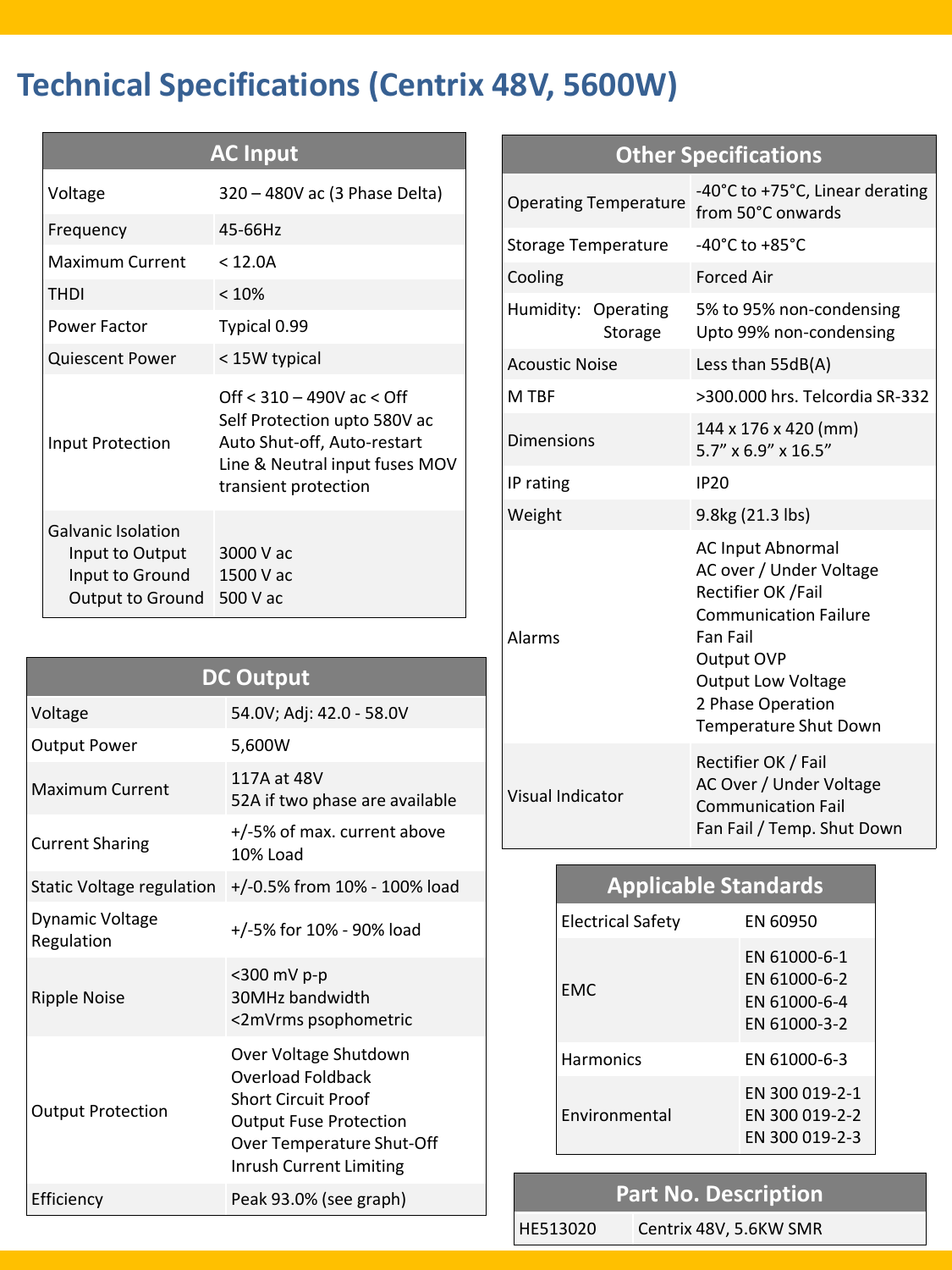## **Technical Specifications (Centrix 48V, 5600W)**

**Efficiency Graph** 



Almost flat efficiency curve between 30% and 90% load

Peak Efficiency of >93%



Wide operating voltage of 320V-480V

The rectifier delivers constant power of 5600W over the entire voltage range

**Output Power Vs. Temperature** Output Power (W) 6000 4000 2000 0 **# 8 \$ 8 \$ 5 \$** వె ສ ្  $\approx$  $\approx$  $\frac{15}{22}$ Temperature (Degree Celcius)

Wide temperature operating range from -40 to +75 degree Celsius

Power de-rating beyond +50 degrees till 75 degrees (2670W)

**+ =**  $CO<sub>2</sub>$ 

**Our vision is to enable CO2 neutral energy solutions for our customers with an attractive Opex and CapEx solution**